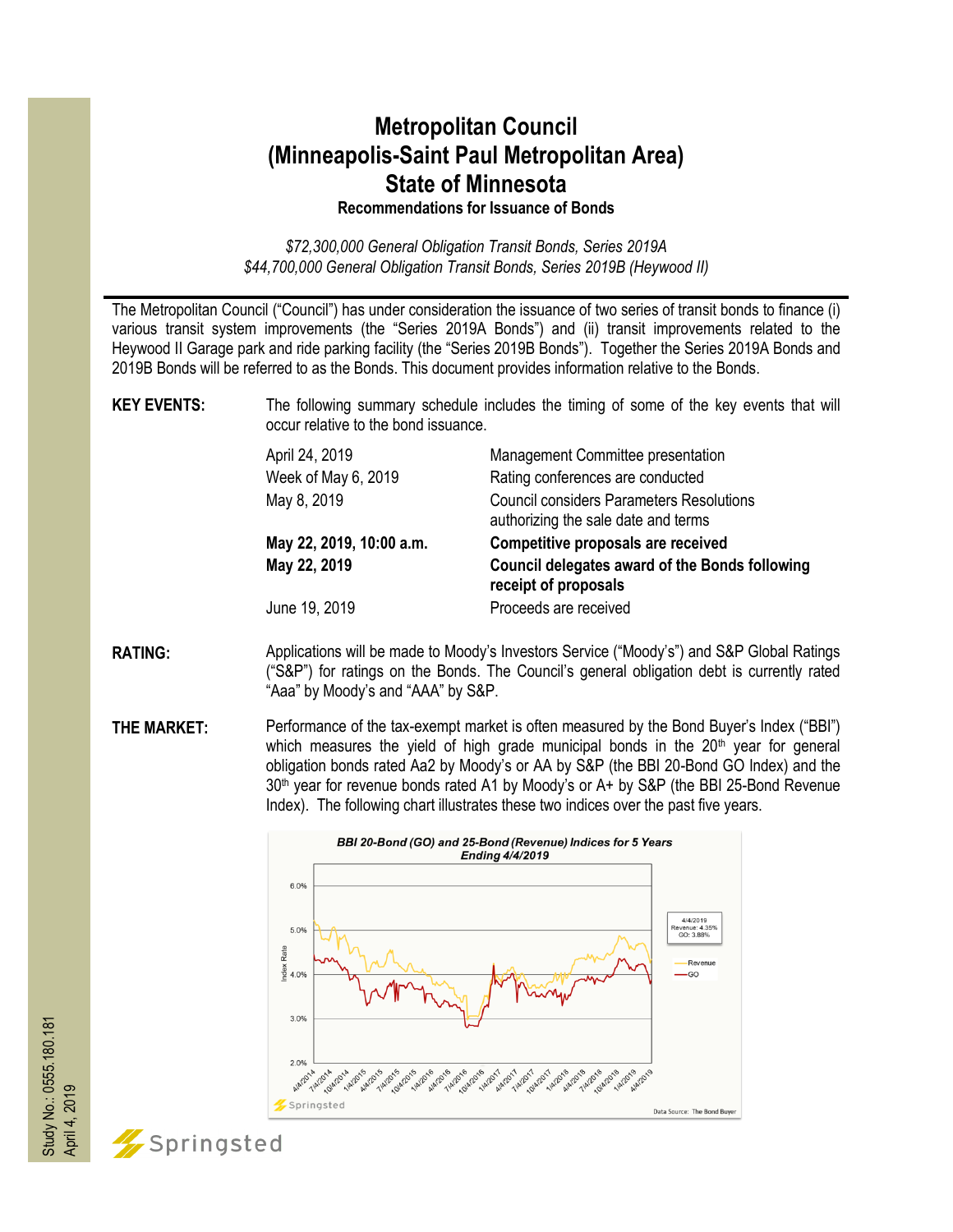#### **POST ISSUANCE COMPLIANCE:** The issuance of the Bonds will result in post-issuance compliance responsibilities. The responsibilities are in two primary areas: i) compliance with federal arbitrage requirements and ii) compliance with secondary disclosure requirements.

Federal arbitrage requirements include a wide range of implications that have been taken into account as these issues have been structured. Post-issuance compliance responsibilities for these tax-exempt issues include both rebate and yield restriction provisions of the IRS Code. In general terms the arbitrage requirements control the earnings on unexpended bond proceeds, including investment earnings, moneys held for debt service payments (which are considered to be proceeds under the IRS regulations), and/or reserves. Under certain circumstances any "excess earnings" will need to be paid to the IRS to maintain the tax-exempt status of the Bonds. Any interest earnings on gross bond proceeds or debt service funds should not be spent until it has been determined based on actual facts that they are not "excess earnings" as defined by the IRS Code.

The arbitrage rules provide for spend-down exceptions for proceeds that are spent within either a 6-month, 18-month or, for certain construction issues, a 24-month period each in accordance with certain spending criteria. Proceeds that qualify for an exception will be exempt from rebate. These exceptions are based on actual expenditures and not based on reasonable expectations, and expenditures, including any investment proceeds will have to meet the spending criteria to qualify for the exclusion. The Council expects to meet the 24-month spending exception.

Regardless of whether the issue qualifies for an exemption from the rebate provisions, yield restriction provisions will apply to Bond proceeds (including interest earnings) unspent after three years and the debt service fund throughout the term of the Bonds. These moneys should be monitored until the Bonds are retired.

Secondary disclosure requirements result from an SEC requirement that underwriters provide ongoing disclosure information to investors. To meet this requirement, any prospective underwriter will require the Council to commit to providing the information needed to comply under a continuing disclosure agreement.

Springsted currently provides both arbitrage and continuing disclosure services to the Council under the existing Contract for Services and will continue that practice in regard to the Bonds.

Springsted has combined with Baker Tilly Virchow Krause, LLP as of April 1, 2019. A contract assignment has been requested and is in process. Upon execution, municipal advisor work, including post-issuance assistance, will be provided by Baker Tilly Municipal Advisors, LLC.

**SUPPLEMENTAL INFORMATION AND BOND RECORD:** Supplementary information will be available to staff including detailed terms and conditions of sale, comprehensive structuring schedules and information to assist in meeting postissuance compliance responsibilities.

> Upon completion of the financing, a bond record will be provided that contains pertinent documents and final debt service calculations for these transactions.

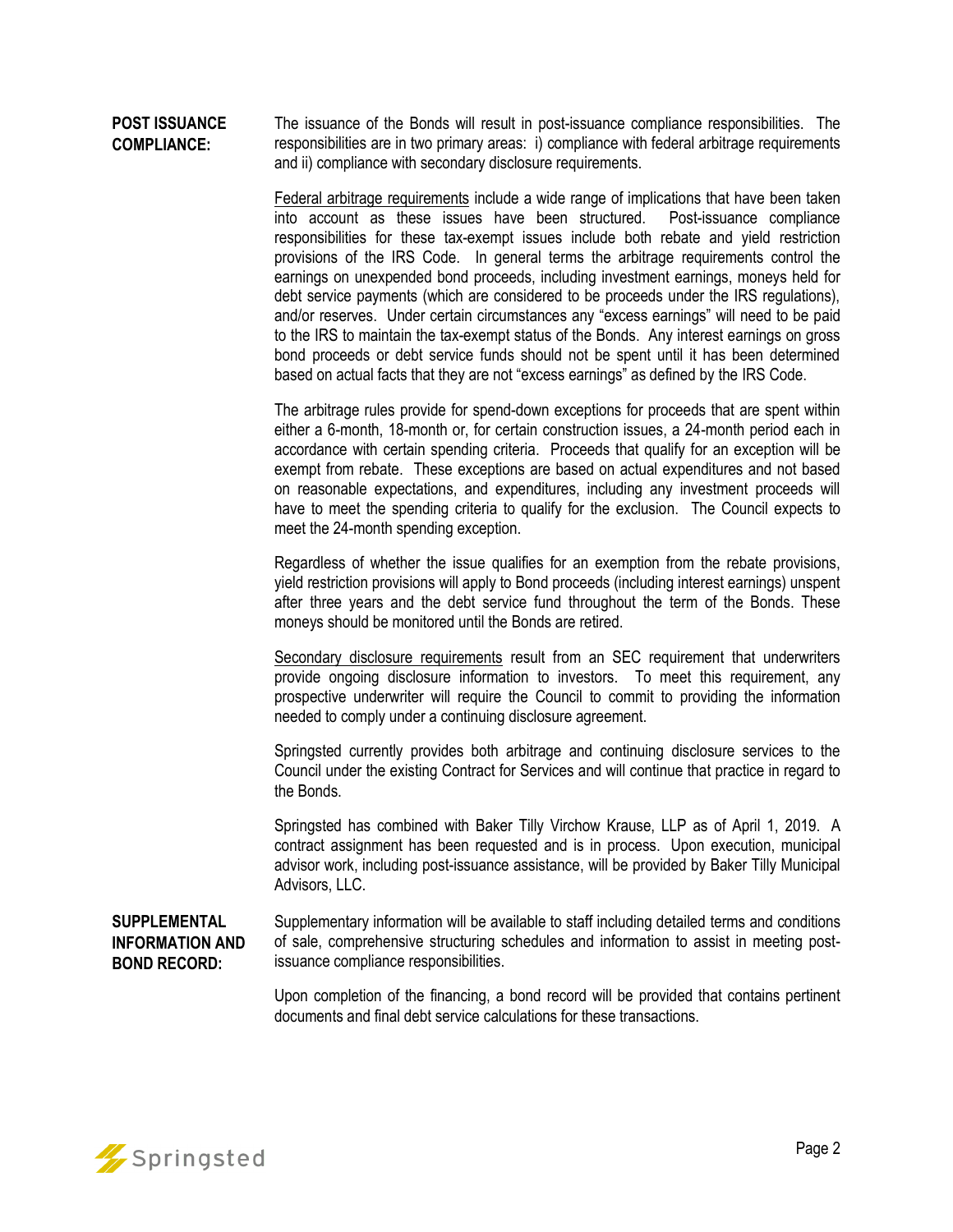- **PURPOSE:** Proceeds of the Bonds will be used as follows:
	- *Series 2019A Bonds*  to finance various transit system improvements and capital expenditures as detailed in the Council's regional transit master plan and transit capital improvement program.
	- *Series 2019B Bonds* to finance various transit system improvements and capital expenditures as detailed in the Council's regional transit master plan and transit capital improvement program as it relates to the acquisition, construction and equipping of an expansion of and improvements to the Heywood II Garage Park and Ride parking facility.
- **AUTHORITY:** The Bonds are being issued pursuant to Minnesota Statutes, Chapter 475 and Section 473.39.
- **PARAMETER LIMITS:** Pursuant to the Parameters Resolutions to be adopted by the Council on May 8, 2019, the authority to award the sale of the Bonds has been delegated to the Council's Chief Financial Officer/Treasurer, or its designee, who is authorized to award the Bonds on the day of sale subject to the following parameters:
	- *Series 2019A Bonds:* i) the principal amount may not exceed \$72,300,000 not including the amount of any premium received, and (ii) the true interest cost may not exceed 3.75%.
	- *Series 2019B Bonds:* i) the principal amount may not exceed \$44,700,000 not including the amount of any premium received, and (ii) the true interest cost may not exceed 4.35%.

**SECURITY AND SOURCE OF PAYMENT:** The Bonds will be general obligations of the Council, secured by its full faith and credit and taxing power. The Bonds will be repaid with general ad valorem taxes.

In anticipation of this borrowing, the Council levied a tax in 2018, to be payable in 2019 in the amount of \$23,284,893. The 2019 tax collections will be used to make the March 1, 2020 principal and interest payment due on the Bonds. Thereafter, each year's tax levy collections will be used to make the September 1 interest payment due in the collection year and the March 1 principal and interest payment due in the following year.

At the Council's direction, the Bonds have been structured as follows:

- **STRUCTURING SUMMARY:**
- *Series 2019A Bonds* in the principal amount of \$72,300,000 amortized over a term of ten years; such that the first year's debt service together with the Series 2019B Bonds debt service will approximately match the Council's 2018 levy. Thereafter, the Series 2019A Bonds have been structured with declining debt service as directed by the Council.
- *Series 2019B Bonds* in the principal amount of \$44,700,000 amortized over a term of twenty years; such that the first year's debt service together with the Series 2019A Bonds debt service will approximately match the Council's 2018 levy. Thereafter, the Series 2019B Bonds have been structured with declining debt service as directed by the Council.

The estimated interest rates applied in the structuring of the Bonds are based on current market conditions and assume a reoffering premium. At the direction of the Council, the

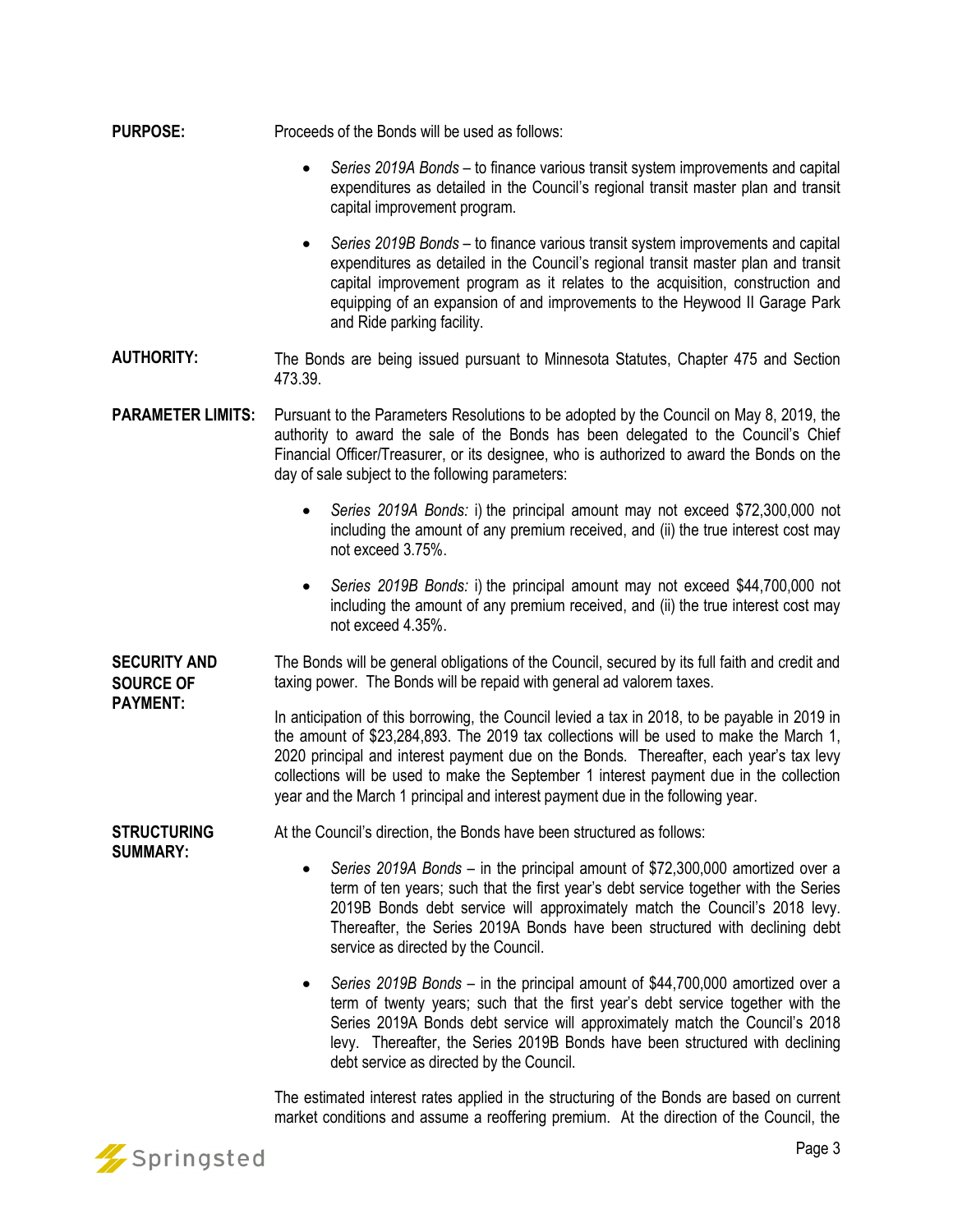Bonds have been structured and sized showing the estimated premium net of underwriter's compensation deposited to the construction fund. The Council does have the option to apply the premium or a portion of it to downsize the issue or deposit to the respective debt service funds.

- **SCHEDULES ATTACHED:** Schedules included are (i) sources and uses, pricing summary and debt service schedules for each series of bonds and (ii) and aggregate debt service schedule for the Series 2019A and Series 2019B Bonds together.
- **RISKS/SPECIAL CONSIDERATIONS:** The outcome of these financings will rely on the market conditions at the time of the sale. Any projections included herein are estimates based on current market conditions.

Pursuant to the current interest rate environment, the Bonds have been structured to result in additional proceeds generated from a premium bid. There is no guaranty that the winning bidder will price these issues with a premium in the amounts that we have estimated. Any such difference could result in less or more additional proceeds than what is currently shown in the attached schedules.

#### **SALE TERMS AND MARKETING:** Variability of Issue Size: A specific provision in the sale terms permits modifications to the issue size and/or maturity structure to customize the issue once the price and interest rates are set on the day of sale.

#### Prepayment Provisions:

- *Series 2019A Bonds* bonds maturing on or after March 1, 2027 may be prepaid at a price of par plus accrued interest on or after March 1, 2026.
- *Series 2019B Bonds* bonds maturing on or after March 1, 2029 may be prepaid at a price of par plus accrued interest on or after March 1, 2028.

Bank Qualification: The Council's issuance of the Bonds exceeds the \$10 million annual limit of tax-exempt obligations issued in 2019; therefore, the Bonds are not designated as bank qualified.

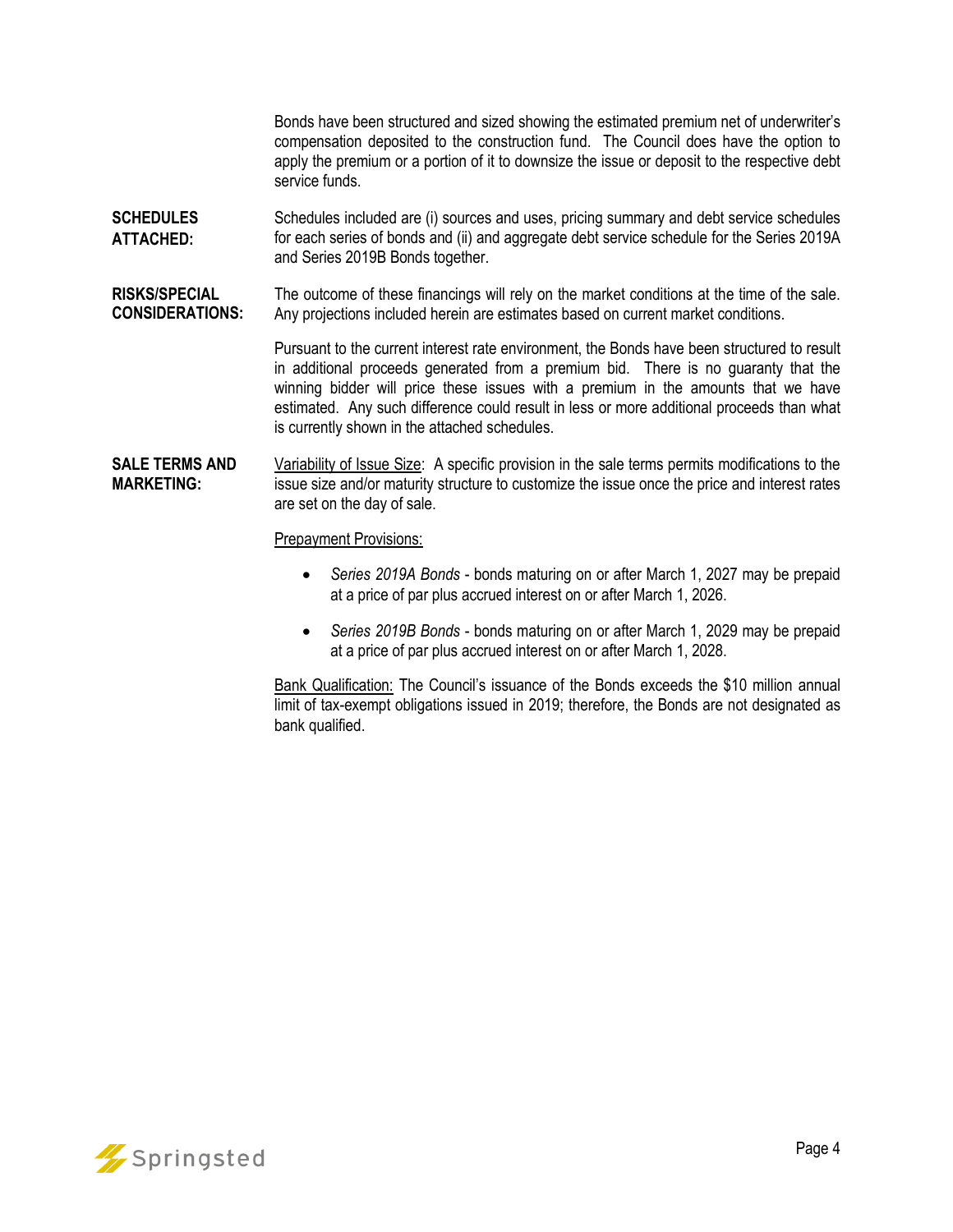### \$72,300,000

## Metropolitan Council (Minneapolis-Saint Paul Metropolitan Area), MN General Obligation Transit Bonds, Series 2019A

| <b>Sources &amp; Uses</b>               |                 |  |  |  |  |
|-----------------------------------------|-----------------|--|--|--|--|
| Dated 06/19/2019   Delivered 06/19/2019 |                 |  |  |  |  |
| <b>Sources Of Funds</b>                 |                 |  |  |  |  |
|                                         |                 |  |  |  |  |
|                                         |                 |  |  |  |  |
|                                         | \$80.425.657.00 |  |  |  |  |
| Uses Of Funds                           |                 |  |  |  |  |
|                                         | 72,194,440.00   |  |  |  |  |
|                                         | 7.836.457.00    |  |  |  |  |
|                                         | 289.200.00      |  |  |  |  |
|                                         | 105.560.00      |  |  |  |  |
|                                         |                 |  |  |  |  |

2019A GO Transit Bonds 03 | SINGLE PURPOSE | 3/12/2019 | 12:10 PM

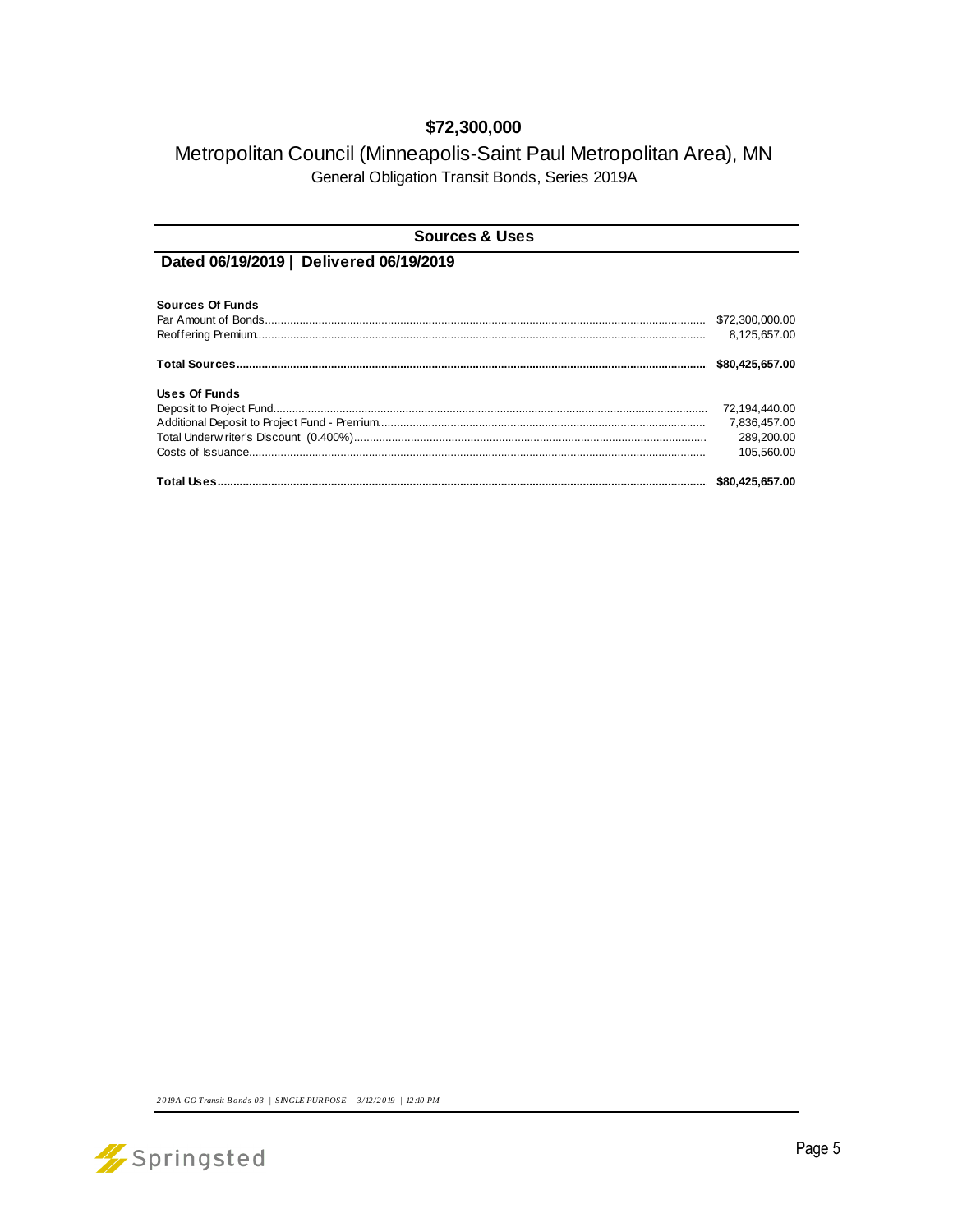### **\$72,300,000**

## Metropolitan Council (Minneapolis-Saint Paul Metropolitan Area), MN General Obligation Transit Bonds, Series 2019A

| <b>Pricing Summary</b> |                            |        |        |                       |          |              |                          |                  |                          |                     |
|------------------------|----------------------------|--------|--------|-----------------------|----------|--------------|--------------------------|------------------|--------------------------|---------------------|
| Maturity               | <b>Type of Bond Coupon</b> |        | Yield  | <b>Maturity Value</b> | Price    |              | <b>YTM</b>               | <b>Call Date</b> | <b>Call Price</b>        | <b>Dollar Price</b> |
| 03/01/2020             | Serial Coupon              | 5.000% | 1.700% | 15.800.000.00         | 102.284% |              | $\overline{a}$           |                  | $\overline{\phantom{0}}$ | 16.160.872.00       |
| 03/01/2021             | Serial Coupon              | 5.000% | 1.750% | 6.250.000.00          | 105.417% |              | $\overline{\phantom{0}}$ |                  | $\overline{\phantom{a}}$ | 6.588.562.50        |
| 03/01/2022             | Serial Coupon              | 5.000% | 1.750% | 6.250.000.00          | 108.531% |              | $\overline{\phantom{0}}$ |                  | $\overline{\phantom{0}}$ | 6.783.187.50        |
| 03/01/2023             | Serial Coupon              | 5.000% | 1.800% | 6.250.000.00          | 111.402% |              | $\overline{\phantom{0}}$ |                  | ٠                        | 6.962.625.00        |
| 03/01/2024             | Serial Coupon              | 5.000% | 1.850% | 6.250.000.00          | 114.114% |              | $\overline{\phantom{0}}$ |                  | ٠                        | 7.132.125.00        |
| 03/01/2025             | Serial Coupon              | 5.000% | 2.000% | 6.250.000.00          | 116.082% |              |                          |                  | $\overline{\phantom{a}}$ | 7.255.125.00        |
| 03/01/2026             | Serial Coupon              | 5.000% | 2.050% | 6.250.000.00          | 118.376% |              |                          |                  | $\overline{\phantom{0}}$ | 7.398.500.00        |
| 03/01/2027             | Serial Coupon              | 5.000% | 2.200% | 6.250.000.00          | 117.351% | $\mathbf{C}$ | 2.507%                   | 03/01/2026       | 100.000%                 | 7.334.437.50        |
| 03/01/2028             | Serial Coupon              | 5.000% | 2.300% | 6.250.000.00          | 116.673% | C            | 2.824%                   | 03/01/2026       | 100.000%                 | 7,292,062.50        |
| 03/01/2029             | Serial Coupon              | 5.000% | 2.450% | 6.500.000.00          | 115.664% | $\mathbf{C}$ | 3.116%                   | 03/01/2026       | 100.000%                 | 7,518,160.00        |
| Total                  |                            |        |        | \$72,300,000.00       |          |              |                          |                  |                          | \$80,425,657.00     |

#### **Bid Information**

| 8,125,657.00                              |  |
|-------------------------------------------|--|
| \$(289,200.00)<br>80.136.457.00           |  |
|                                           |  |
| \$334,110.00<br>4.621 Years<br>5.0000000% |  |
| 2.6545279%<br>2.4430679%                  |  |

*2019A GO Transit B onds 03 | SINGLE PUR POSE | 3/12/2019 | 12:10 PM*

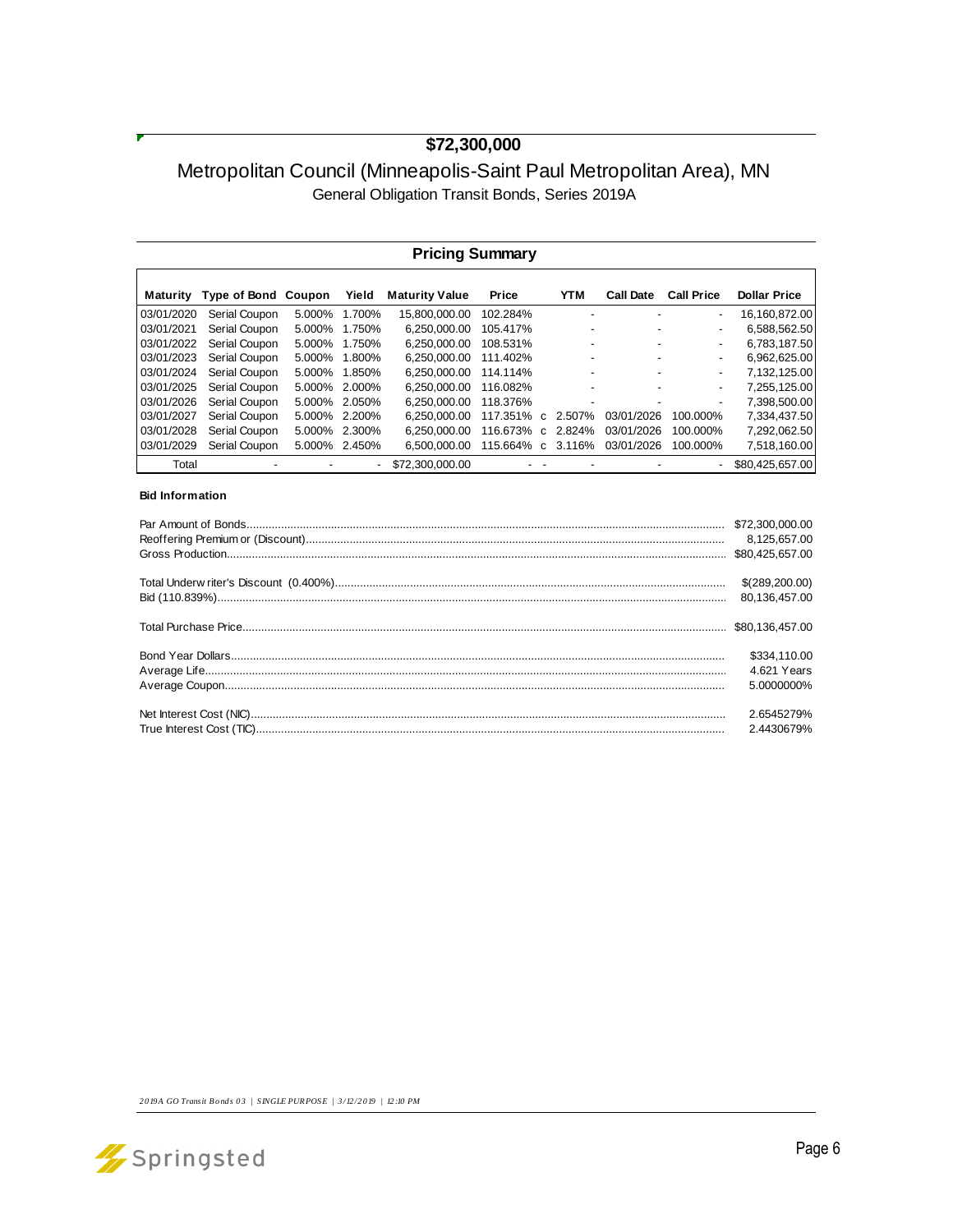### **\$72,300,000**

## Metropolitan Council (Minneapolis-Saint Paul Metropolitan Area), MN General Obligation Transit Bonds, Series 2019A

#### **DEBT SERVICE SCHEDULE**

| Date       | Principal       | Coupon                   | <b>Interest</b> | Total P+I       | <b>Fiscal Total</b> | 105% Levy       | <b>Fiscal Total</b> |
|------------|-----------------|--------------------------|-----------------|-----------------|---------------------|-----------------|---------------------|
|            |                 |                          |                 |                 |                     |                 | 105% Levy           |
| 06/19/2019 |                 |                          |                 |                 |                     |                 |                     |
| 03/01/2020 | 15,800,000.00   | 5.000%                   | 2,530,500.00    | 18,330,500.00   | 18,330,500.00       | 19,247,025.00   | 19,247,025.00       |
| 09/01/2020 |                 |                          | 1,412,500.00    | 1,412,500.00    |                     | 1,483,125.00    |                     |
| 03/01/2021 | 6,250,000.00    | 5.000%                   | 1,412,500.00    | 7,662,500.00    | 9,075,000.00        | 8,045,625.00    | 9,528,750.00        |
| 09/01/2021 |                 |                          | 1,256,250.00    | 1,256,250.00    |                     | 1,319,062.50    |                     |
| 03/01/2022 | 6,250,000.00    | 5.000%                   | 1,256,250.00    | 7,506,250.00    | 8,762,500.00        | 7,881,562.50    | 9,200,625.00        |
| 09/01/2022 |                 |                          | 1,100,000.00    | 1,100,000.00    |                     | 1,155,000.00    |                     |
| 03/01/2023 | 6,250,000.00    | 5.000%                   | 1,100,000.00    | 7,350,000.00    | 8,450,000.00        | 7,717,500.00    | 8,872,500.00        |
| 09/01/2023 |                 |                          | 943,750.00      | 943,750.00      |                     | 990,937.50      |                     |
| 03/01/2024 | 6,250,000.00    | 5.000%                   | 943,750.00      | 7,193,750.00    | 8,137,500.00        | 7,553,437.50    | 8,544,375.00        |
| 09/01/2024 |                 |                          | 787,500.00      | 787,500.00      |                     | 826,875.00      |                     |
| 03/01/2025 | 6,250,000.00    | 5.000%                   | 787,500.00      | 7,037,500.00    | 7,825,000.00        | 7,389,375.00    | 8,216,250.00        |
| 09/01/2025 |                 |                          | 631,250.00      | 631,250.00      |                     | 662,812.50      |                     |
| 03/01/2026 | 6,250,000.00    | 5.000%                   | 631,250.00      | 6,881,250.00    | 7,512,500.00        | 7,225,312.50    | 7,888,125.00        |
| 09/01/2026 |                 |                          | 475,000.00      | 475,000.00      |                     | 498,750.00      |                     |
| 03/01/2027 | 6,250,000.00    | 5.000%                   | 475,000.00      | 6,725,000.00    | 7,200,000.00        | 7,061,250.00    | 7,560,000.00        |
| 09/01/2027 |                 |                          | 318,750.00      | 318,750.00      |                     | 334,687.50      |                     |
| 03/01/2028 | 6,250,000.00    | 5.000%                   | 318,750.00      | 6,568,750.00    | 6,887,500.00        | 6,897,187.50    | 7,231,875.00        |
| 09/01/2028 |                 |                          | 162,500.00      | 162,500.00      |                     | 170,625.00      |                     |
| 03/01/2029 | 6,500,000.00    | 5.000%                   | 162,500.00      | 6,662,500.00    | 6,825,000.00        | 6,995,625.00    | 7,166,250.00        |
| Total      | \$72,300,000.00 | $\overline{\phantom{m}}$ | \$16,705,500.00 | \$89,005,500.00 |                     | \$93,455,775.00 |                     |

#### **SIGNIFICANT DATES**

| <b>Yield Statistics</b> | 6/19/2019<br>6/19/2019<br>3/01/2020       |
|-------------------------|-------------------------------------------|
|                         | \$334,110.00<br>4.621 Years<br>5.0000000% |
|                         | 2.6545279%<br>2.4430679%<br>2.4747329%    |
| IRS Form 8038           | 2.2350506%<br>4.773 Years                 |

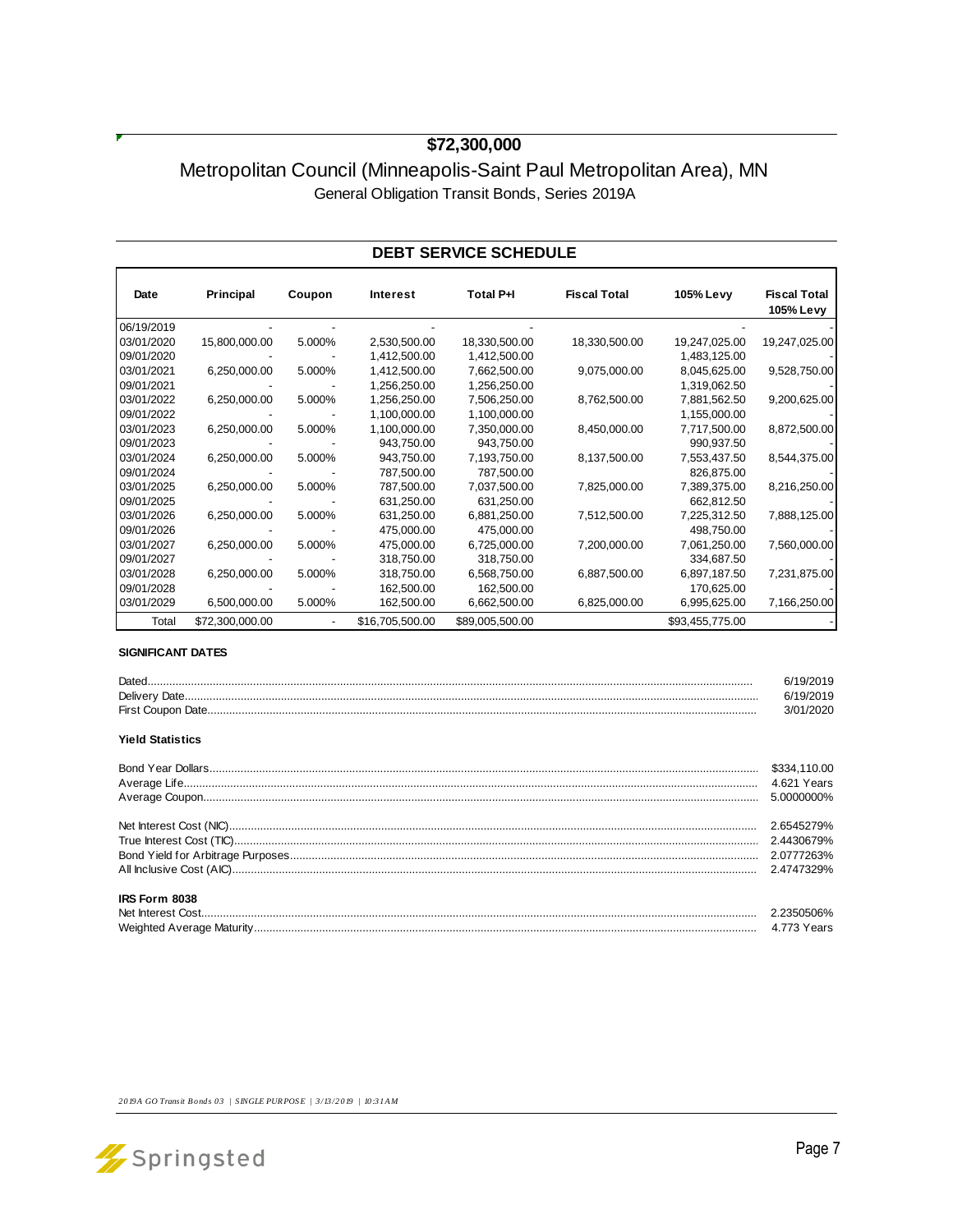## \$44,700,000

### Metropolitan Council (Minneapolis-Saint Paul Metropolitan Area), MN General Obligation Transit Bonds, Series 2019B (Heywood Garage II)

| <b>Sources &amp; Uses</b>               |                 |
|-----------------------------------------|-----------------|
| Dated 06/19/2019   Delivered 06/19/2019 |                 |
| Sources Of Funds                        |                 |
|                                         |                 |
|                                         | 3.571.705.50    |
|                                         | \$48.271.705.50 |
| Uses Of Funds                           |                 |
|                                         | 44,630,060.00   |
|                                         | 3,303,505.50    |
|                                         | 268,200,00      |
|                                         | 69.940.00       |
|                                         |                 |

2019B GO Transit Bonds He | SINGLE PURPOSE | 3/13/2019 | 10:27 AM

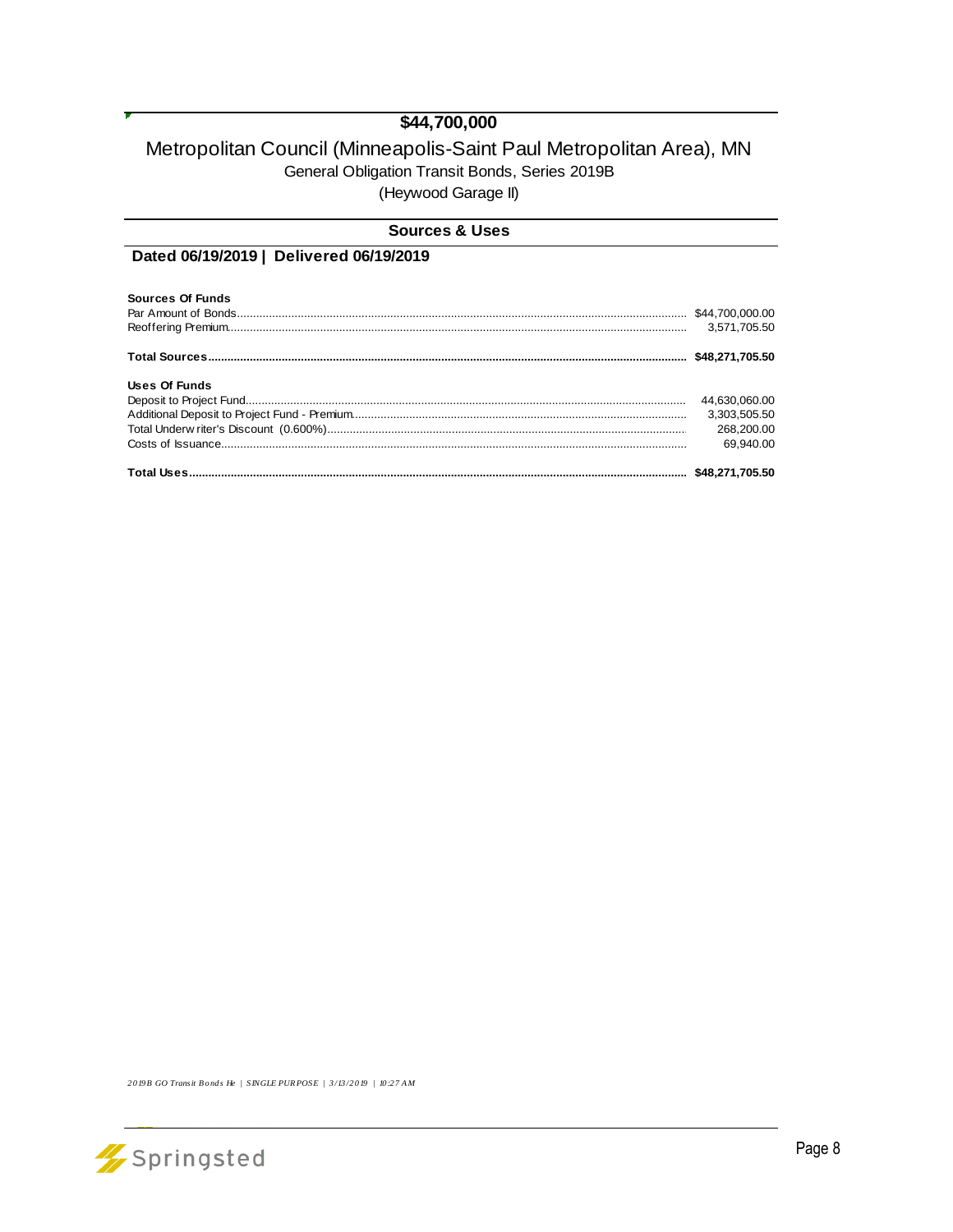# **\$44,700,000**

## Metropolitan Council (Minneapolis-Saint Paul Metropolitan Area), MN General Obligation Transit Bonds, Series 2019B (Heywood Garage II)

| <b>Pricing Summary</b> |               |        |        |                       |              |              |            |                  |                   |                     |
|------------------------|---------------|--------|--------|-----------------------|--------------|--------------|------------|------------------|-------------------|---------------------|
| <b>Maturity</b>        | Type of Bond  | Coupon | Yield  | <b>Maturity Value</b> | <b>Price</b> |              | <b>YTM</b> | <b>Call Date</b> | <b>Call Price</b> | <b>Dollar Price</b> |
| 03/01/2020             | Serial Coupon | 5.000% | 1.700% | 1,950,000.00          | 102.284%     |              |            |                  | ۰                 | 1,994,538.00        |
| 03/01/2021             | Serial Coupon | 5.000% | 1.750% | 2,250,000.00          | 105.417%     |              |            |                  | ۰                 | 2,371,882.50        |
| 03/01/2022             | Serial Coupon | 5.000% | 1.750% | 2,250,000.00          | 108.531%     |              |            |                  | ۰                 | 2,441,947.50        |
| 03/01/2023             | Serial Coupon | 5.000% | 1.800% | 2,250,000.00          | 111.402%     |              |            |                  | ۰                 | 2,506,545.00        |
| 03/01/2024             | Serial Coupon | 5.000% | 1.850% | 2,250,000.00          | 114.114%     |              |            |                  | ۰                 | 2,567,565.00        |
| 03/01/2025             | Serial Coupon | 5.000% | 2.000% | 2,250,000.00          | 116.082%     |              |            |                  | ۰.                | 2,611,845.00        |
| 03/01/2026             | Serial Coupon | 5.000% | 2.050% | 2,250,000.00          | 118.376%     |              |            |                  |                   | 2,663,460.00        |
| 03/01/2027             | Serial Coupon | 5.000% | 2.200% | 2.250.000.00          | 119.730%     |              |            |                  |                   | 2,693,925.00        |
| 03/01/2028             | Serial Coupon | 5.000% | 2.300% | 2,250,000.00          | 118.950%     | C            | 2.556%     | 03/01/2027       | 100.000%          | 2,676,375.00        |
| 03/01/2029             | Serial Coupon | 5.000% | 2.450% | 2,250,000.00          | 117.791%     | C            | 2.884%     | 03/01/2027       | 100.000%          | 2,650,297.50        |
| 03/01/2030             | Serial Coupon | 5.000% | 2.550% | 2,250,000.00          | 117.026%     | C            | 3.116%     | 03/01/2027       | 100.000%          | 2,633,085.00        |
| 03/01/2031             | Serial Coupon | 4.000% | 2.650% | 2,250,000.00          | 109.344%     | $\mathbf{C}$ | 3.044%     | 03/01/2027       | 100.000%          | 2,460,240.00        |
| 03/01/2032             | Serial Coupon | 3.200% | 3.200% | 2,250,000.00          | 100.000%     |              |            |                  | ۰                 | 2,250,000.00        |
| 03/01/2033             | Serial Coupon | 3.300% | 3.300% | 2,250,000.00          | 100.000%     |              |            |                  | ۰                 | 2,250,000.00        |
| 03/01/2034             | Serial Coupon | 3.350% | 3.350% | 2,250,000.00          | 100.000%     |              |            |                  | ۰                 | 2,250,000.00        |
| 03/01/2035             | Serial Coupon | 3.400% | 3.400% | 2,250,000.00          | 100.000%     |              |            |                  | -                 | 2,250,000.00        |
| 03/01/2036             | Serial Coupon | 3.450% | 3.450% | 2.250.000.00          | 100.000%     |              |            |                  | -                 | 2,250,000.00        |
| 03/01/2037             | Serial Coupon | 3.500% | 3.500% | 2.250.000.00          | 100.000%     |              |            |                  | ۰                 | 2,250,000.00        |
| 03/01/2038             | Serial Coupon | 3.550% | 3.550% | 2,250,000.00          | 100.000%     |              |            |                  | ۰                 | 2,250,000.00        |
| 03/01/2039             | Serial Coupon | 3.600% | 3.600% | 2,250,000.00          | 100.000%     |              |            |                  | ۰                 | 2,250,000.00        |
| Total                  |               |        |        | \$44,700,000.00       |              |              |            |                  | Ξ.                | \$48,271,705.50     |

#### **Bid Information**

| 3,571,705.50                               |
|--------------------------------------------|
| \$(268,200.00)<br>48.003.505.50            |
|                                            |
| \$458,790.00<br>10.264 Years<br>3.9487592% |
| 3.2287118%<br>3.1051060%                   |

*2019B GO Transit B onds He | SINGLE PUR POSE | 3/13/2019 | 10:27 A M*

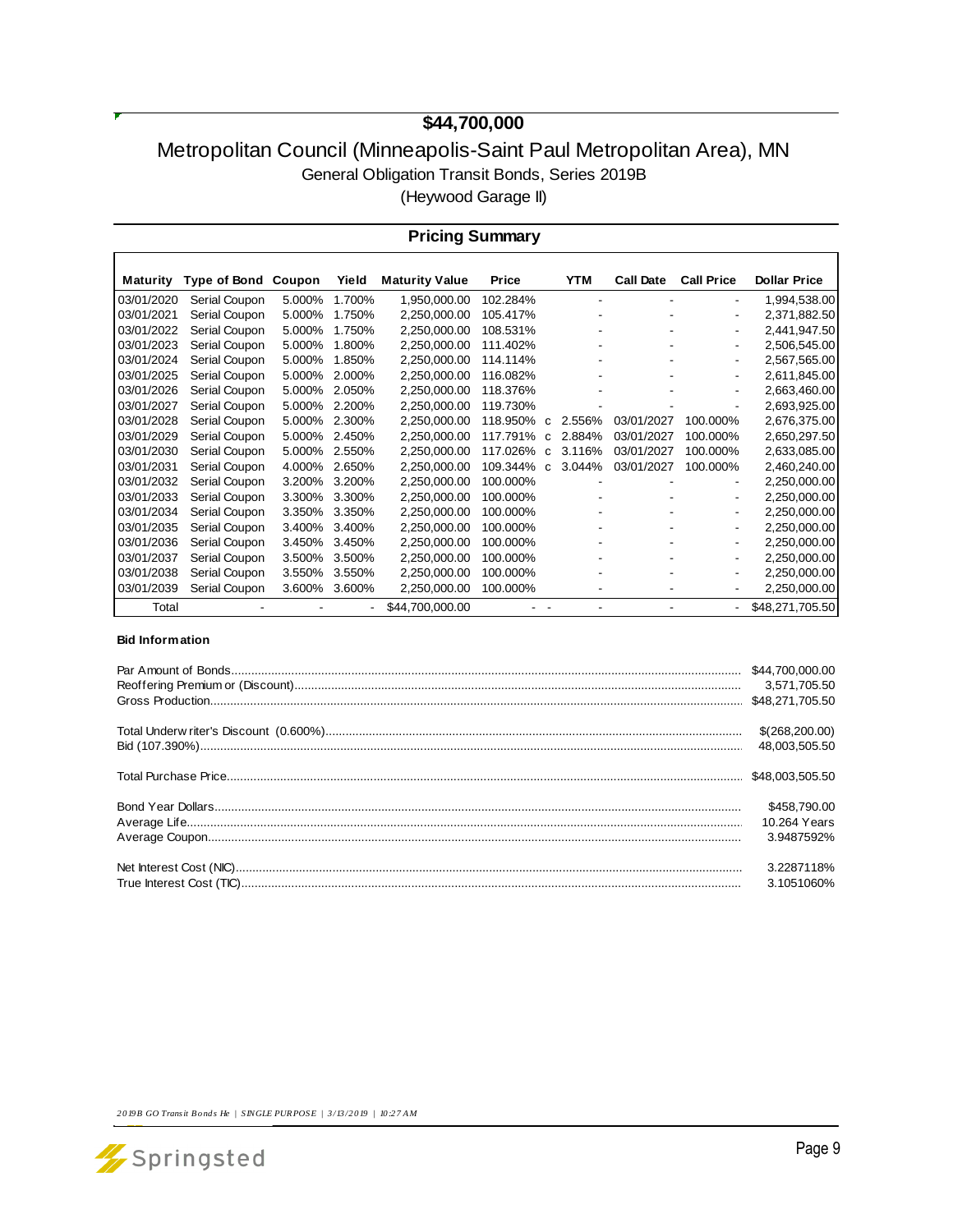#### **\$44,700,000**

#### Metropolitan Council (Minneapolis-Saint Paul Metropolitan Area), MN General Obligation Transit Bonds, Series 2019B (Heywood Garage II)

| <b>DEBT SERVICE SCHEDULE</b> |                 |        |                 |                 |                     |                 |                                  |  |
|------------------------------|-----------------|--------|-----------------|-----------------|---------------------|-----------------|----------------------------------|--|
| Date                         | Principal       | Coupon | Interest        | Total P+I       | <b>Fiscal Total</b> | 105% Levy       | <b>Fiscal Total</b><br>105% Levy |  |
| 06/19/2019                   |                 |        |                 |                 |                     |                 |                                  |  |
| 03/01/2020                   | 1,950,000.00    | 5.000% | 1,349,512.50    | 3,299,512.50    | 3,299,512.50        | 3,464,488.13    | 3,464,488.13                     |  |
| 09/01/2020                   |                 |        | 915,187.50      | 915,187.50      |                     | 960,946.88      |                                  |  |
| 03/01/2021                   | 2,250,000.00    | 5.000% | 915,187.50      | 3,165,187.50    | 4,080,375.00        | 3,323,446.88    | 4,284,393.75                     |  |
| 09/01/2021                   |                 |        | 858,937.50      | 858,937.50      |                     | 901,884.38      |                                  |  |
| 03/01/2022                   | 2,250,000.00    | 5.000% | 858,937.50      | 3,108,937.50    | 3,967,875.00        | 3,264,384.38    | 4,166,268.75                     |  |
| 09/01/2022                   |                 |        | 802,687.50      | 802,687.50      |                     | 842,821.88      |                                  |  |
| 03/01/2023                   | 2,250,000.00    | 5.000% | 802,687.50      | 3,052,687.50    | 3,855,375.00        | 3,205,321.88    | 4,048,143.75                     |  |
| 09/01/2023                   |                 |        | 746,437.50      | 746,437.50      |                     | 783,759.38      |                                  |  |
| 03/01/2024                   | 2,250,000.00    | 5.000% | 746,437.50      | 2,996,437.50    | 3,742,875.00        | 3,146,259.38    | 3,930,018.75                     |  |
| 09/01/2024                   |                 |        | 690,187.50      | 690,187.50      |                     | 724,696.88      |                                  |  |
| 03/01/2025                   | 2,250,000.00    | 5.000% | 690,187.50      | 2,940,187.50    | 3,630,375.00        | 3,087,196.88    | 3,811,893.75                     |  |
| 09/01/2025                   |                 |        | 633,937.50      | 633,937.50      |                     | 665,634.38      |                                  |  |
| 03/01/2026                   | 2,250,000.00    | 5.000% | 633,937.50      | 2,883,937.50    | 3,517,875.00        | 3,028,134.38    | 3,693,768.75                     |  |
| 09/01/2026                   |                 |        | 577,687.50      | 577,687.50      |                     | 606,571.88      |                                  |  |
| 03/01/2027                   | 2,250,000.00    | 5.000% | 577,687.50      | 2,827,687.50    | 3,405,375.00        | 2,969,071.88    | 3,575,643.75                     |  |
| 09/01/2027                   |                 |        | 521,437.50      | 521,437.50      |                     | 547,509.38      |                                  |  |
| 03/01/2028                   | 2,250,000.00    | 5.000% | 521,437.50      | 2,771,437.50    | 3,292,875.00        | 2,910,009.38    | 3,457,518.75                     |  |
| 09/01/2028                   |                 |        | 465,187.50      | 465,187.50      |                     | 488,446.88      |                                  |  |
| 03/01/2029                   | 2,250,000.00    | 5.000% | 465,187.50      | 2,715,187.50    | 3,180,375.00        | 2,850,946.88    | 3,339,393.75                     |  |
| 09/01/2029                   |                 |        | 408,937.50      | 408,937.50      |                     | 429,384.38      |                                  |  |
| 03/01/2030                   | 2,250,000.00    | 5.000% | 408,937.50      | 2,658,937.50    | 3,067,875.00        | 2,791,884.38    | 3,221,268.75                     |  |
| 09/01/2030                   |                 |        | 352,687.50      | 352,687.50      |                     | 370,321.88      |                                  |  |
| 03/01/2031                   | 2,250,000.00    | 4.000% | 352,687.50      | 2,602,687.50    | 2,955,375.00        | 2,732,821.88    | 3,103,143.75                     |  |
| 09/01/2031                   |                 |        | 307,687.50      | 307,687.50      |                     | 323,071.88      |                                  |  |
| 03/01/2032                   | 2,250,000.00    | 3.200% | 307,687.50      | 2,557,687.50    | 2,865,375.00        | 2,685,571.88    | 3,008,643.75                     |  |
| 09/01/2032                   |                 |        | 271,687.50      | 271,687.50      |                     | 285,271.88      |                                  |  |
| 03/01/2033                   | 2,250,000.00    | 3.300% | 271,687.50      | 2,521,687.50    | 2,793,375.00        | 2,647,771.88    | 2,933,043.75                     |  |
| 09/01/2033                   |                 |        | 234,562.50      | 234,562.50      |                     | 246,290.63      |                                  |  |
| 03/01/2034                   | 2,250,000.00    | 3.350% | 234,562.50      | 2,484,562.50    | 2,719,125.00        | 2,608,790.63    | 2,855,081.25                     |  |
| 09/01/2034                   |                 |        | 196,875.00      | 196,875.00      |                     | 206,718.75      |                                  |  |
| 03/01/2035                   | 2,250,000.00    | 3.400% | 196.875.00      | 2,446,875.00    | 2,643,750.00        | 2,569,218.75    | 2,775,937.50                     |  |
| 09/01/2035                   |                 |        | 158,625.00      | 158,625.00      |                     | 166,556.25      |                                  |  |
| 03/01/2036                   | 2,250,000.00    | 3.450% | 158,625.00      | 2,408,625.00    | 2,567,250.00        | 2,529,056.25    | 2,695,612.50                     |  |
| 09/01/2036                   |                 |        | 119,812.50      | 119,812.50      |                     | 125,803.13      |                                  |  |
| 03/01/2037                   | 2,250,000.00    | 3.500% | 119,812.50      | 2,369,812.50    | 2,489,625.00        | 2,488,303.13    | 2,614,106.25                     |  |
| 09/01/2037                   |                 |        | 80,437.50       | 80,437.50       |                     | 84,459.38       |                                  |  |
| 03/01/2038                   | 2,250,000.00    | 3.550% | 80,437.50       | 2,330,437.50    | 2,410,875.00        | 2,446,959.38    | 2,531,418.75                     |  |
| 09/01/2038                   |                 |        | 40,500.00       | 40,500.00       |                     | 42,525.00       |                                  |  |
| 03/01/2039                   | 2,250,000.00    | 3.600% | 40,500.00       | 2,290,500.00    | 2,331,000.00        | 2,405,025.00    | 2,447,550.00                     |  |
| Total                        | \$44,700,000.00 | ÷,     | \$18,116,512.50 | \$62,816,512.50 |                     | \$65,957,338.13 |                                  |  |

#### **SIGNIFICANT DATES**

| <b>Dater</b> |  |
|--------------|--|
| Deliver      |  |
|              |  |

#### **Yield Statistics**

| IRS Form 8038 |  |  |  |  |  |  |
|---------------|--|--|--|--|--|--|
|               |  |  |  |  |  |  |
|               |  |  |  |  |  |  |

*2019B GO Transit B onds He | SINGLE PUR POSE | 3/13/2019 | 10:27 A M*